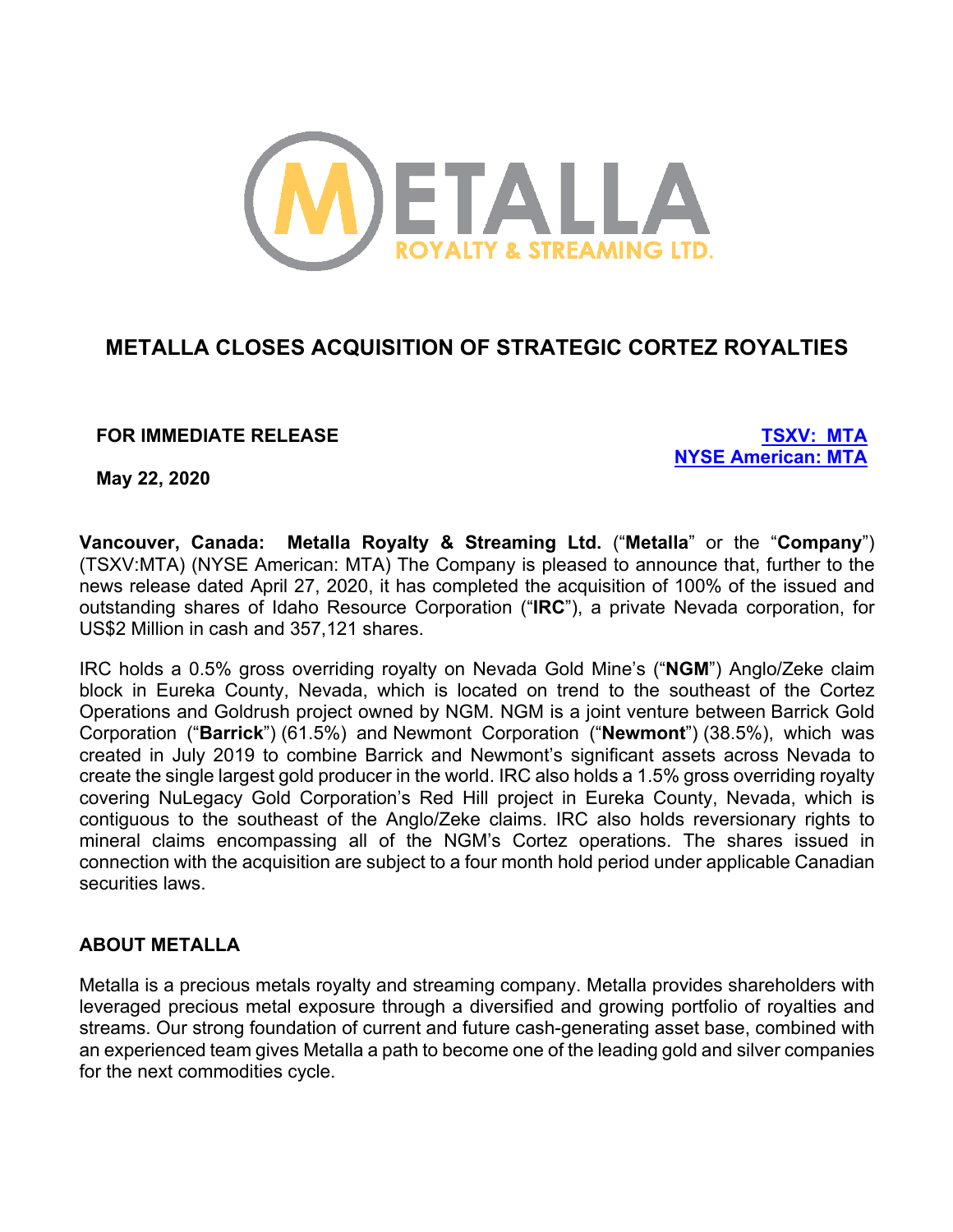For further information, please visit our website at www.metallaroyalty.com

### **ON BEHALF OF METALLA ROYALTY & STREAMING LTD.**

(signed) "Brett Heath"

President and CEO

#### **CONTACT INFORMATION**

#### **Metalla Royalty & Streaming Ltd.**

Brett Heath, President & CEO Phone: 604-696-0741 Email: info@metallaroyalty.com

Kristina Pillon, Investor Relations Phone: 604-908-1695 Email: kristina@metallaroyalty.com

Website: www.metallaroyalty.com

*Neither the TSXV nor its Regulation Services Provider (as that term is defined in the policies of the Exchange) accept responsibility for the adequacy or accuracy of this release.*

*The Metalla common shares aissued in the transaction have not been and will not be registered under the United States Securities Act of 1933, as amended, or any state securities laws, and may be offered and sold only pursuant*  to available exemptions from the registration requirements thereof. This press release is not an offer to sell, or a *solicitation of an offer to buy, any securities.*

#### *Cautionary Note Regarding Forward-Looking Statements*

This press release contains "forward-looking information" and "forward-looking statements" within the meaning of applicable Canadian and U.S. securities legislation. The forward-looking statements herein are made as of the date of this press release only, and the Company does not assume *any obligation to update or revise them to reflect new information, estimates or opinions, future events or results or otherwise, except as required by applicable law.*

*Often, but not always, forward-looking statements can be identified by the use of words such as "plans", "expects", "is expected", "budgets", "scheduled", "estimates", "forecasts", "predicts", "projects", "intends", "targets", "aims", "anticipates" or "believes" or variations (including negative*  variations) of such words and phrases or may be identified by statements to the effect that certain actions "may", "could", "should", "would", "might" *or "will" be taken, occur or be achieved. Forward-looking information in this press release includes, but is not limited to, future cash generation and the potential for Metalla to become one of the leading precious metal royalty and streaming companies. Such forward-looking statements reflect management's current beliefs and are based on information currently available to management. Forward-looking statements involve known and unknown risks, uncertainties and other factors, which are beyond the ability of Metalla to control or predict and may cause the actual results, performance or achievements of the Company to be materially different from any future results, performance, or achievements expressed or implied by the forward-looking statements. The forward-looking statements contained in this press release are based on reasonable assumptions that have been made by management as at the date of such information and is subject to unknown risks, uncertainties and other factors that may cause the actual actions, events or results to be materially different from those expressed or implied by such forward-looking information, including, without limitation: the impact of general business and economic conditions; the ongoing operation of the properties in which the Company holds a royalty, stream, or other production based interest by the owners or operators of such properties in a manner consistent with past practice; absence of control over mining operations; the accuracy of public statements and disclosures made by the owners or operators of such underlying properties; no material adverse change in the market price of the commodities that underlie the asset portfolio; regulatory requirements; and other risks and uncertainties disclosed under the heading "Risk Factors" in the Company's most recent annual information form, annual report on Form 40-F and other documents filed with or submitted to the Canadian securities regulatory authorities on the SEDAR website at www.sedar.com and the U.S. Securities and Exchange Commission on the EDGAR website at www.sec.gov.*

*Although Metalla has attempted to identify important factors that could cause actual actions, events or results to differ materially from those contained in forward-looking information, there may be other factors that cause actions, events or results not to be as anticipated, estimated or intended. There can be no assurance that such information will prove to be accurate, as actual results and future events could differ materially*